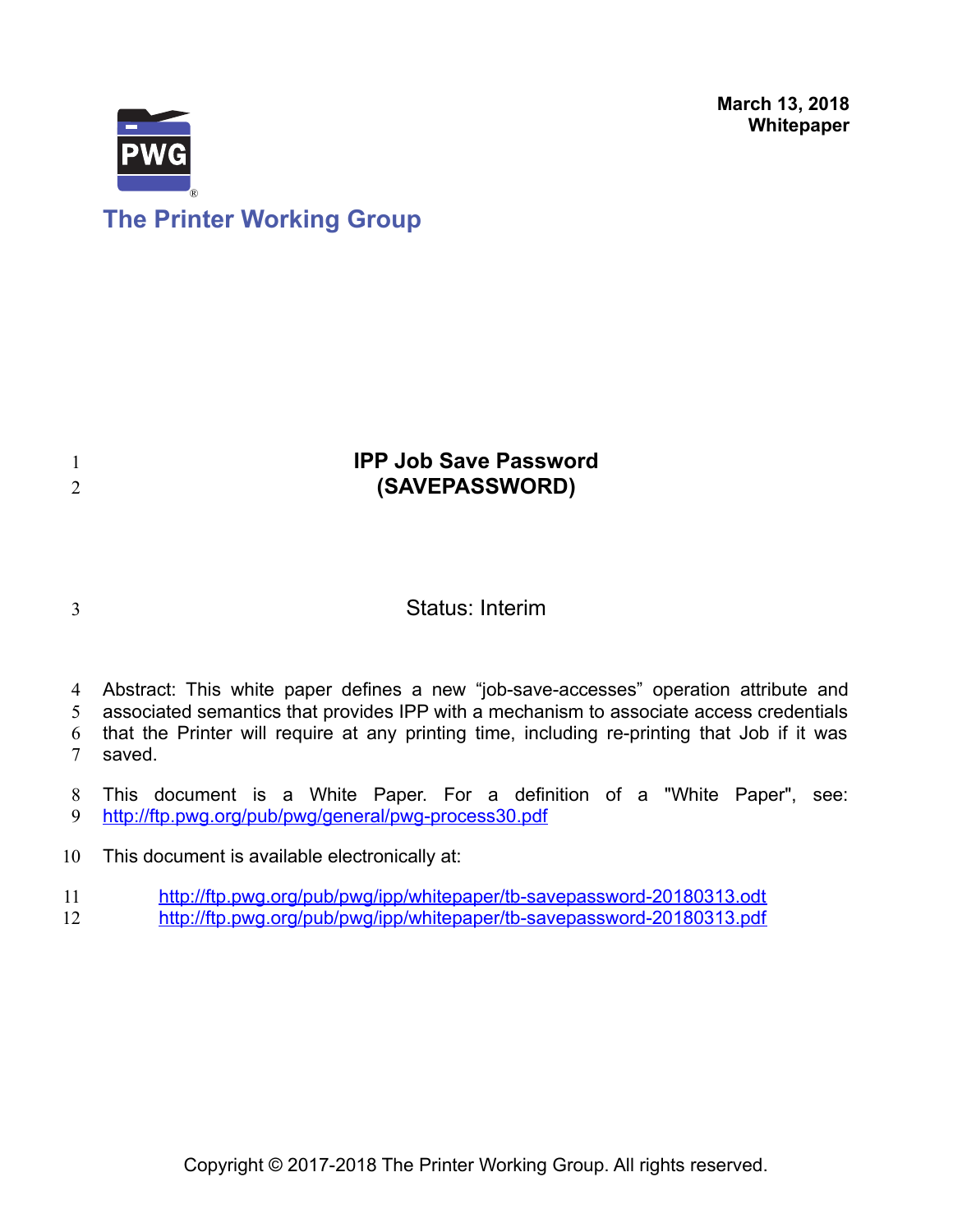Copyright © 2017-2018 The Printer Working Group. All rights reserved. 13

#### Title: IPP Job Save Password *(SAVEPASSWORD)* 14

The material contained herein is not a license, either expressed or implied, to any IPR owned or controlled by any of the authors or developers of this material or the Printer Working Group. The material contained herein is provided on an "AS IS" basis and to the maximum extent permitted by applicable law, this material is provided AS IS AND WITH ALL FAULTS, and the authors and developers of this material and the Printer Working Group and its members hereby disclaim all warranties and conditions, either expressed, implied or statutory, including, but not limited to, any (if any) implied warranties that the use of the information herein will not infringe any rights or any implied warranties of merchantability or fitness for a particular purpose. 15 16 17 18 19 20 21 22 23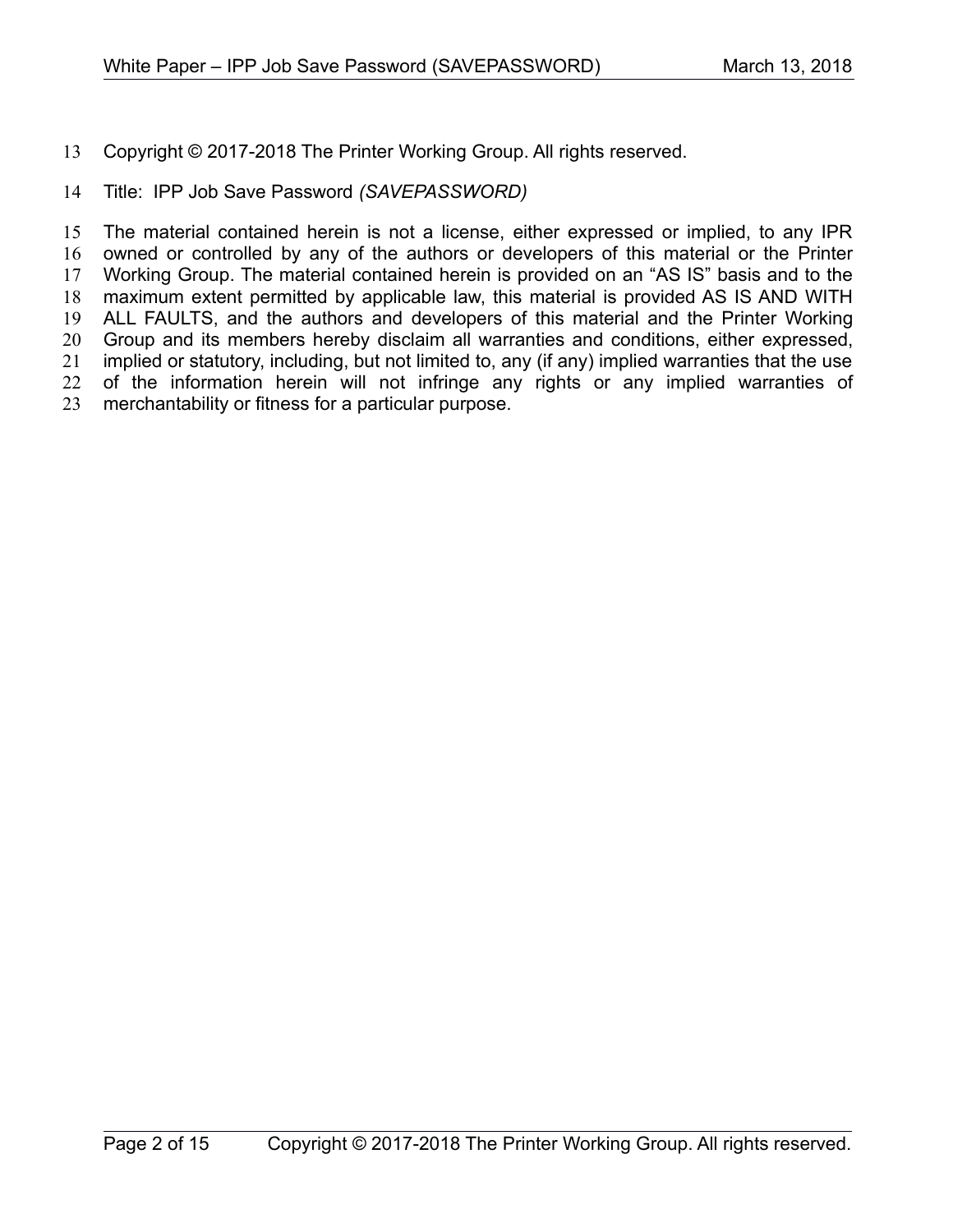| 24 | <b>Table of Contents</b> |     |
|----|--------------------------|-----|
| 25 |                          |     |
| 26 |                          |     |
| 27 |                          |     |
| 28 |                          |     |
| 29 |                          |     |
| 30 |                          |     |
| 31 |                          |     |
| 32 |                          |     |
| 33 |                          |     |
| 34 |                          |     |
| 35 |                          |     |
| 36 |                          |     |
| 37 |                          |     |
| 38 |                          |     |
| 39 |                          |     |
| 40 |                          |     |
| 41 |                          |     |
| 42 |                          |     |
| 43 |                          |     |
| 44 |                          |     |
| 45 |                          |     |
| 46 |                          |     |
| 47 |                          |     |
| 48 |                          |     |
| 49 |                          |     |
| 50 |                          |     |
| 51 |                          |     |
| 52 |                          |     |
| 53 |                          |     |
| 54 |                          |     |
| 55 |                          |     |
| 56 |                          | .11 |
| 57 |                          |     |
| 58 |                          |     |
| 59 |                          |     |
| 60 |                          |     |
| 61 |                          |     |
| 62 |                          |     |
| 63 |                          | .15 |
|    |                          |     |

64

# **List of Figures**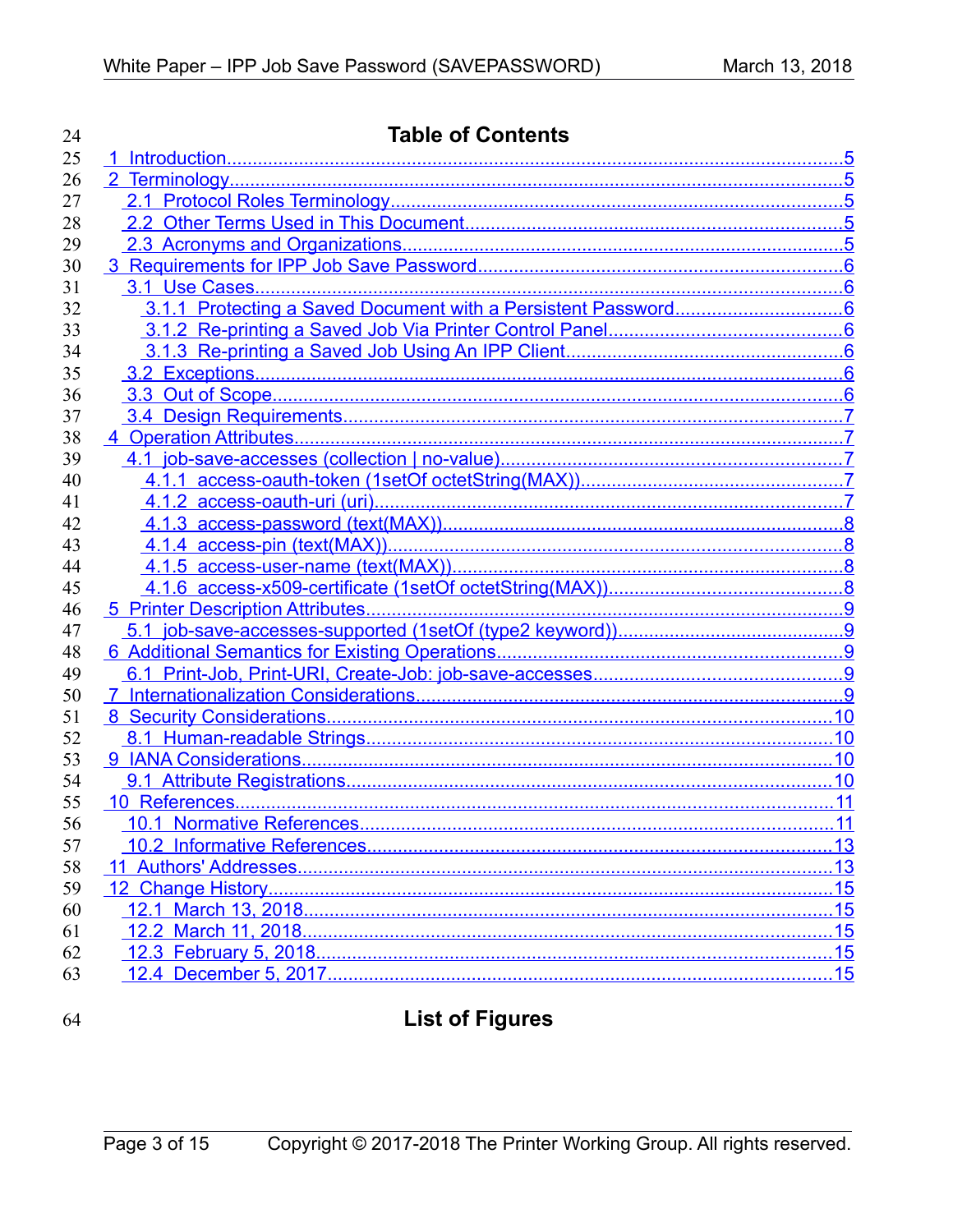**List of Tables**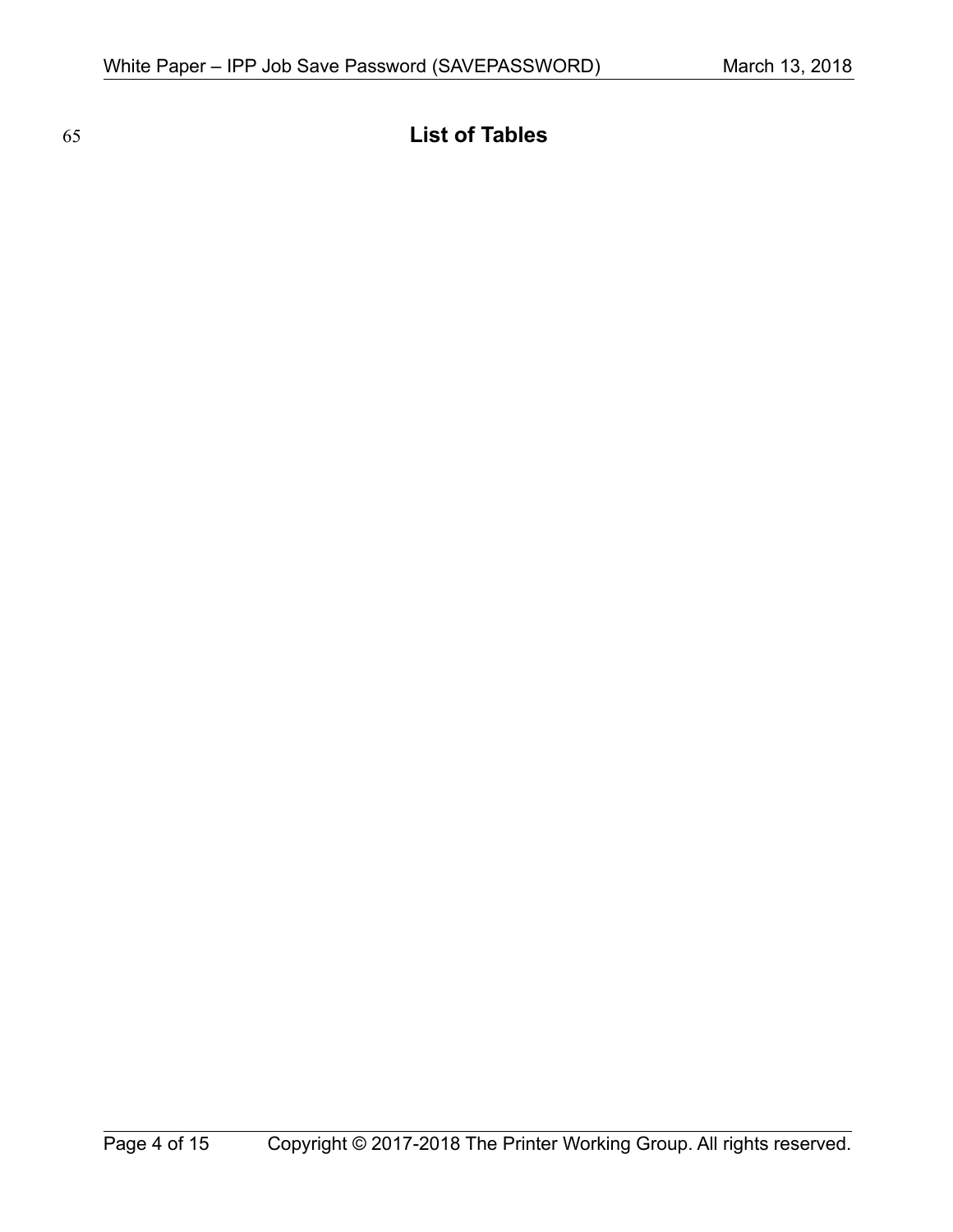## <span id="page-4-4"></span> **1 Introduction** 66

Users and network administrators are increasingly concerned about network and data security, and this extends to printing. Most all Users are familiar with sending a Job to a Printer and the Printer processing that Job fairly immediately, and some do so using a "job password" that prevents the Job from being processed until the User provides that password on the Printer's control panel to approve its release to processing. The IPP "jobpassword" operation attribute [\[PWG5100.11\]](#page-10-2) and related attributes provide support for this workflow. Some Printers also support saving jobs for later printing or re-printing. In certain cases there may be Users that wish to take advantage of both capabilities. Unfortunately however, since "job-password" is an operation attribute, and that Job's processing is the act of saving the Job, the "job-password" attribute does not persist beyond its being saved. Therefore, to support scenarios involving a password protected saved job, new attributes need to be defined that convey a Job password that persists beyond Job processing completion. 67 68 69 70 71 72 73 74 75 76 77 78 79

## <span id="page-4-3"></span> **2 Terminology** 80

## <span id="page-4-2"></span> **2.1 Protocol Roles Terminology** 81

This document defines the following protocol roles in order to specify unambiguous conformance requirements: 82 83

*Client*: Initiator of outgoing IPP session requests and sender of outgoing IPP operation requests (Hypertext Transfer Protocol -- HTTP/1.1 [\[RFC7230\]](#page-11-0) User Agent). 84 85

*Printer*: Listener for incoming IPP session requests and receiver of incoming IPP operation requests (Hypertext Transfer Protocol -- HTTP/1.1 [\[RFC7230\]](#page-11-0) Server) that represents one or more Physical Devices or a Logical Device. 86 87 88

## <span id="page-4-1"></span> **2.2 Other Terms Used in This Document** 89

User: A person or automata using a Client to communicate with a Printer. 90

## <span id="page-4-0"></span> **2.3 Acronyms and Organizations** 91

- *IANA*: Internet Assigned Numbers Authority,<http://www.iana.org/> 92
- *IETF*: Internet Engineering Task Force,<http://www.ietf.org/> 93
- *ISO*: International Organization for Standardization,<http://www.iso.org/> 94
- PWG: Printer Working Group,<http://www.pwg.org/> 95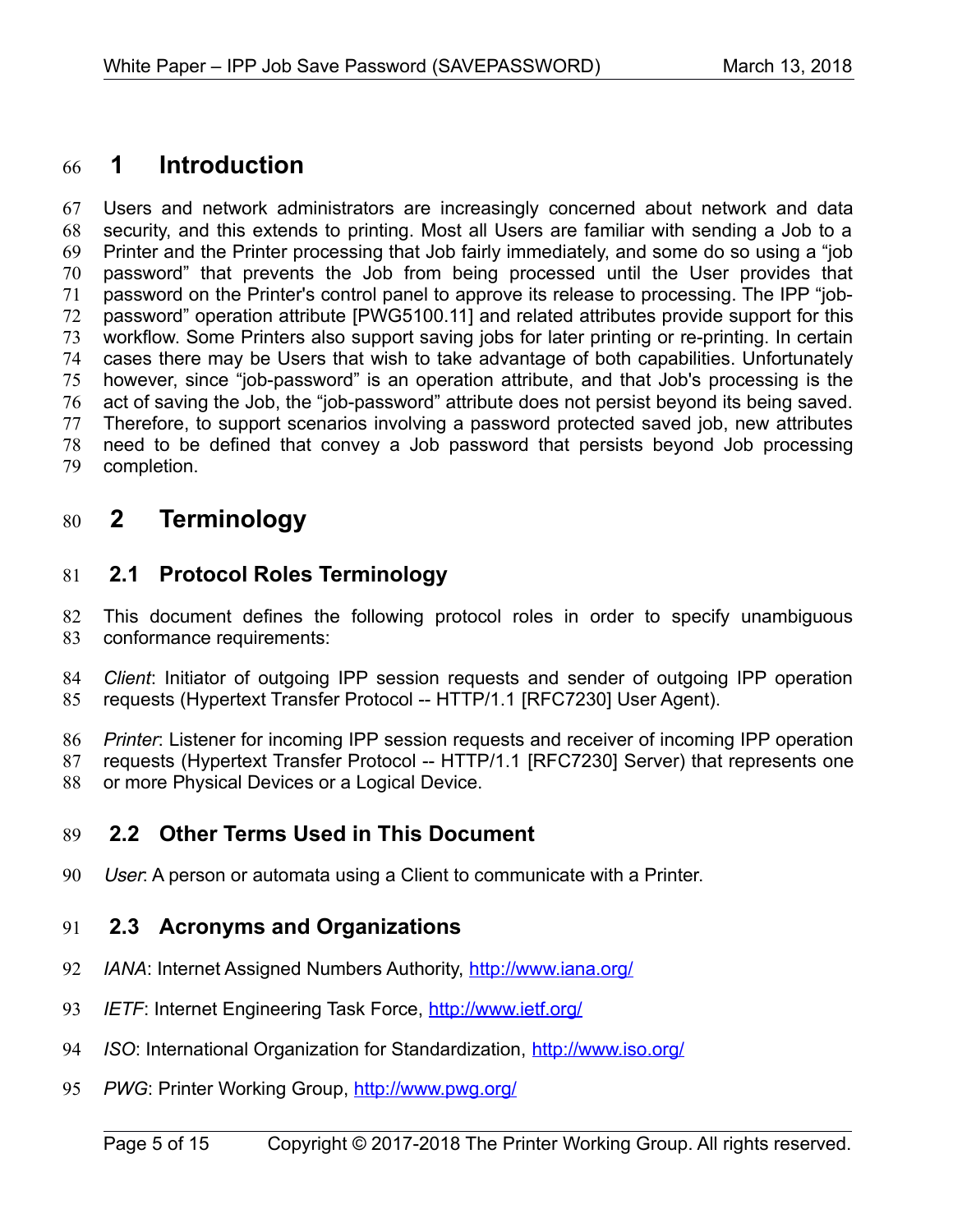## <span id="page-5-6"></span> **3 Requirements for IPP Job Save Password** 96

#### <span id="page-5-5"></span> **3.1 Use Cases** 97

#### <span id="page-5-4"></span> **3.1.1 Protecting a Saved Document with a Persistent Password** 98

Wilma has written a document that she intends to save on her departmental MFD, to allow some of her peers to print copies as needed. But as the document contains sensitive information, Wilma wishes to only allow those who know the job's password to re-print copies. She is familiar with providing a password when configuring a print job, and she is also familiar with configuring the job to be saved in the printer. In the print dialog used to configure the print job on her computer, Wilma provides a password, and also chooses to have the job saved. Wilma clicks "Print" and the computer submits the job to the printer. The printer saves the job content and protects it with the password provided. 99 100 101 102 103 104 105 106

#### <span id="page-5-3"></span> **3.1.2 Re-printing a Saved Job Via Printer Control Panel** 107

Barney hears from Wilma that she has saved that document to the departmental MFD. Wilma tells Barney the job's name, and Barney then goes to the MFD and looks up the job. He taps on the control panel to have a copy printed, and is prompted to enter the job's password. He enters that on the control panel, and the MFD prints a copy. Barney collects it from the output bin and returns to his desk. 108 109 110 111 112

#### <span id="page-5-2"></span> **3.1.3 Re-printing a Saved Job Using An IPP Client** 113

Barney sends an IM to Betty that Wilma has saved a job on the departmental MFD. Betty opens her computer's print system and browses the saved jobs on the MFD. She selects the job and clicks "Print" to have a copy made for her. A dialog is presented asking for the job's password. Betty types in the job's password, and the MFD prints a copy. She collects it from the MFD and returns to her office. 114 115 116 117 118

#### <span id="page-5-1"></span> **3.2 Exceptions** 119

Harvey, an employee from another department, walks up to Wilma's departmental MFD. The . 120 121

## <span id="page-5-0"></span> **3.3 Out of Scope** 122

- The following are considered out of scope for this document: 123
- 1. How the Document or Documents in a Job are stored by the Printer 124
- 2. Methods for encrypting the document itself. 125
- 3. Mechanisms for supporting per-user credentials / access control list for releasing the stored job. 126 127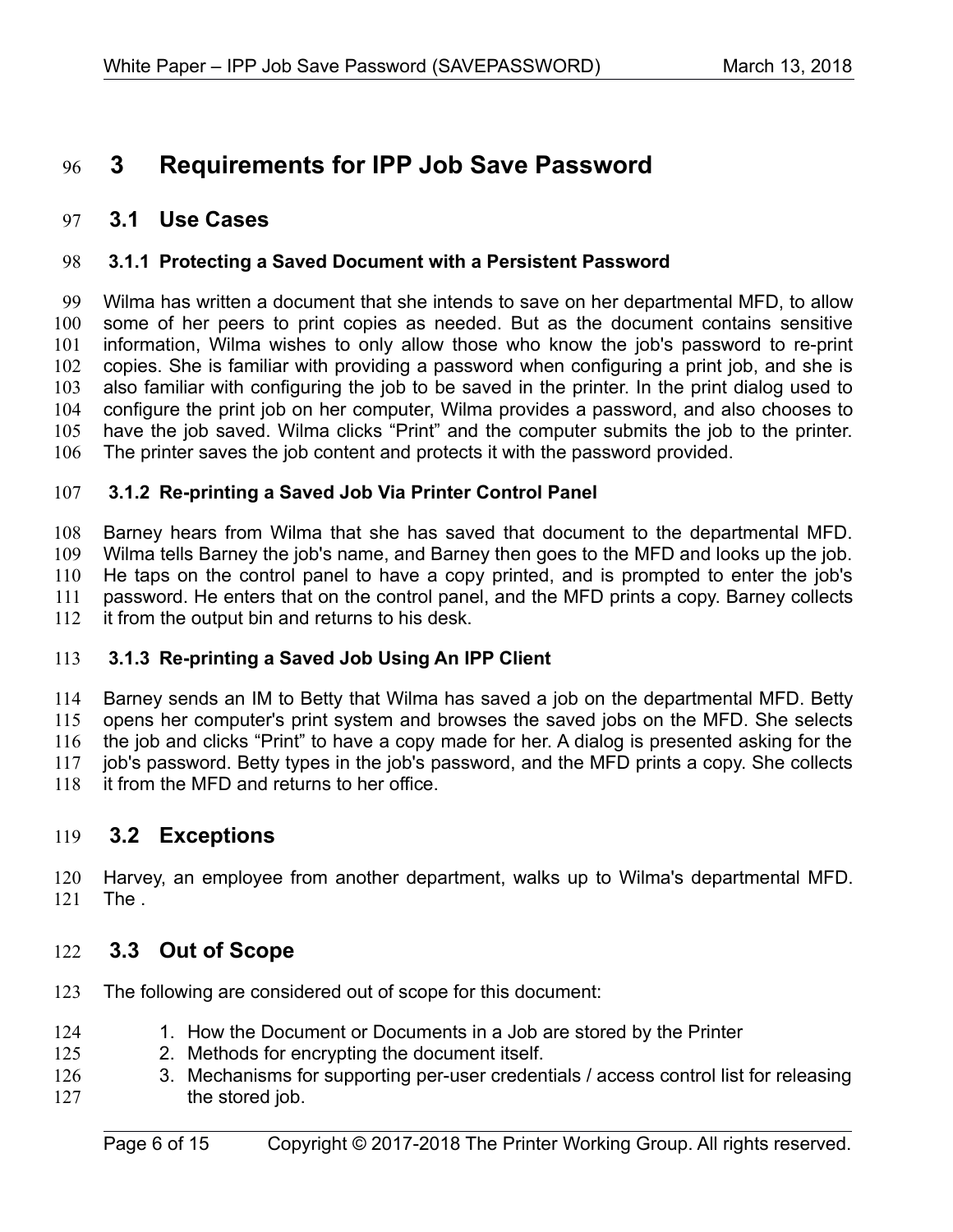## <span id="page-6-4"></span> **3.4 Design Requirements** 128

- The design requirements for this document are: 129
- 1. Use existing attributes or collections if possible. 130
- 2. Support at the least the fidelity supported currently by "job password" and "jobpassword-encryption" 131 132
- 3. Register all attributes and operations with IANA 133
- The design recommendations for this document are: 134
- 1. Reusing UI controls with similar enough purposes so that the user doesn't need to be confused by e.g. needing to interact with different controls for different kinds of passwords. 135 136 137

## <span id="page-6-3"></span> **4 Operation Attributes** 138

#### <span id="page-6-2"></span> **4.1 job-save-accesses (collection | no-value)** 139

The OPTIONAL "job-save-accesses" operation attribute allows the Client to provide authentication information for a referenced saved Job. 140 141

The collection value contains zero of more member attributes which provide the authentication information required for the Job to be reprinted. A Client MAY also provide the no- value out-of-band value to specify that no authentication information is necessary. 142 143 144

Printers specify which member attributes are supported using the "job-save-accessessupported" Printer attribute (section XXX). 145 146

#### <span id="page-6-1"></span> **4.1.1 access-oauth-token (1setOf octetString(MAX))** 147

The OPTIONAL "access-oauth-token" member attribute provides a Base64-encoded OAuth Access Token as defined in The OAuth 2.0 Authorization Framework [RFC6749]. When the size of the access token exceeds 1023 octets (the maximum size of an octetString value), the Client separates the token into multiple octetString values and sends the result as an ordered set to the Printer. The Printer reassembles each octetString to produce the complete access token value to be used to access the Document URI. 148 149 150 151 152 153

Printers that support this attribute MUST list 'access-oauth-token' in the "job-saveaccesses-supported" Printer Description attribute. 154 155

#### <span id="page-6-0"></span> **4.1.2 access-oauth-uri (uri)** 156

The OPTIONAL "access-oauth-uri" member attribute is the authorization server that issued the "access-oauth-token" member attribute. See Authorization Server [RFC6749] section 1.1. 157 158 159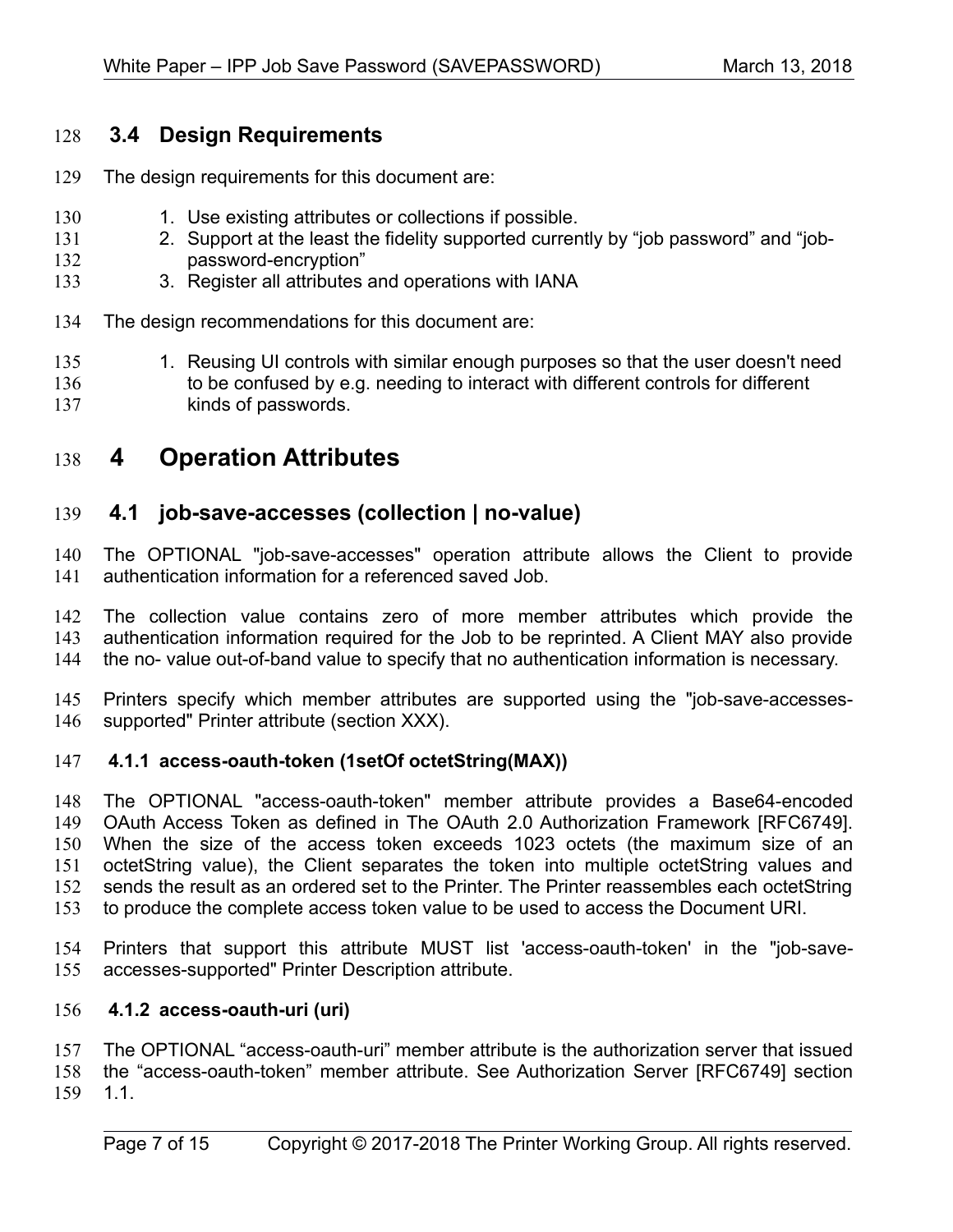#### <span id="page-7-3"></span> **4.1.3 access-password (text(MAX))** 160

The OPTIONAL "access-password" member attribute provides a password string, typically for HTTP Basic Authentication [RFC7617] or HTTP Digest authentication [RFC7616]. Clients MUST provide the password using the UTF-8 encoding [STD63] in Unicode Normalization Form C as required for Network Unicode [RFC5198]. Printers MUST convert the password, as needed, to whatever encoding is required to access the Document URI. 161 162 163 164 165

Printers that support this attribute MUST list 'access-password' in the "job-save-accessessupported" Printer Description attribute. 166 167

#### <span id="page-7-2"></span> **4.1.4 access-pin (text(MAX))** 168

The OPTIONAL "access-pin" member attribute provides a Personal Identification Number string. Clients MUST restrict the characters to the US ASCII digits '0' (code 48) through '9' (code 57) and Printers MUST reject values containing characters other than the digits '0' 169 170 171

through '9'. 172

Printers that support this attribute MUST list 'access-pin' in the "job-save-accessessupported" Printer Description attribute. 173 174

#### <span id="page-7-1"></span> **4.1.5 access-user-name (text(MAX))** 175

The OPTIONAL "access-user-name" member attribute provides a user name string, typically for HTTP Basic or Digest authentication [RFC2617]. Clients MUST provide the user name using the UTF-8 encoding [STD63] in Unicode Normalization Form C as required for Network Unicode [RFC5198]. Printers MUST convert the user name, as needed, to whatever encoding is required by the Document URI. 176 177 178 179 180

Printers that support this attribute MUST list 'access-user-name' in the "job-save-accessessupported" Printer Description attribute. 181 182

#### <span id="page-7-0"></span> **4.1.6 access-x509-certificate (1setOf octetString(MAX))** 183

The OPTIONAL "access-x509-certificate" member attribute provides a PEM-encoded X.509 certificate identifying the User or Client that is making the request. When the size of the certificate exceeds 1023 octets (the maximum size of an octetString value), the Client separates the certificate into multiple octetString values and sends the result as an ordered set to the Printer. The Printer reassembles each octetString to produce the complete X.509 certificate to be used to access the Document URI. 184 185 186 187 188 189

Printers that support this attribute MUST list 'access-x509-certificate' in the "job-saveaccesses-supported" Printer Description attribute and MUST provide an implementationdefined method for loading the corresponding private key that is used for authenticating 190 191 192

the holder of the X.509 certificate. 193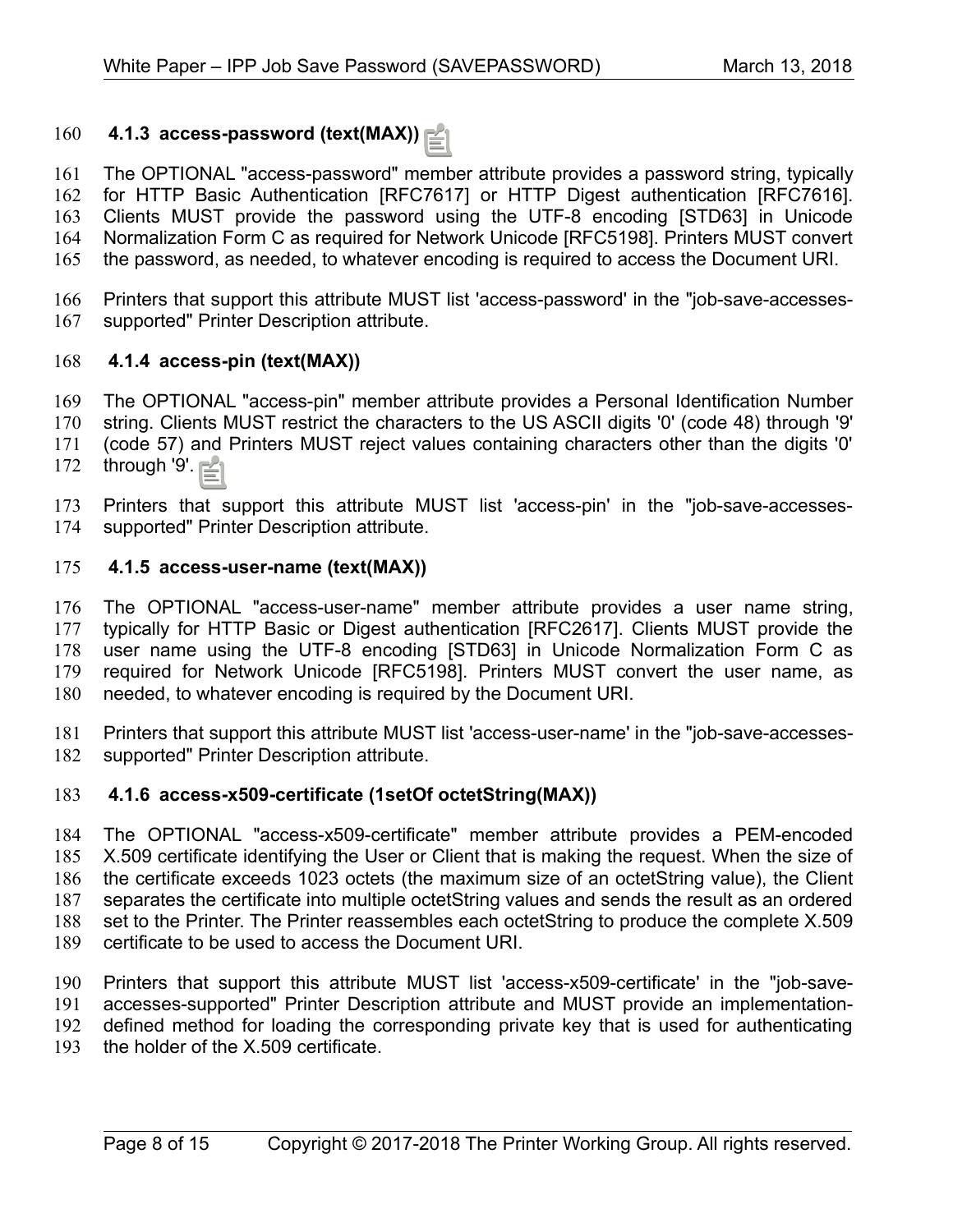## <span id="page-8-4"></span> **5 Printer Description Attributes** 194

## <span id="page-8-3"></span> **5.1 job-save-accesses-supported (1setOf (type2 keyword))** 195

The "job-save-accesses-supported" Printer Description attribute specifies which member attributes the Printer supports in the "job-save-accesses" operation attribute. This attribute MUST be supported if the "job-save-accesses" operation attribute is supported. 196 197 198

## <span id="page-8-2"></span> **6 Additional Semantics for Existing Operations** 199

#### <span id="page-8-1"></span> **6.1 Print-Job, Print-URI, Create-Job: job-save-accesses** 200

This specification adds the new "job-save-accesses" operation attribute to the Print-Job, Print-URI, and Create-Job operation requests [\[RFC8011\]](#page-11-5) to specify the persistent access credentials for a Job created by one of these operations. The "job-save-accesses" attribute gets copied to the Job Object, but the Printer MUST NOT include a Job's "job-saveaccesses" attribute as a Job Description attribute in a Job operation such as Get-Job-Attributes [\[RFC8011\].](#page-11-5) 201 202 203 204 205 206

## <span id="page-8-0"></span> **7 Internationalization Considerations** 207

For interoperability and basic support for multiple languages, conforming implementations MUST support the Universal Character Set (UCS) Transformation Format -- 8 bit (UTF-8) [RFC3629] encoding of Unicode [\[UNICODE\]](#page-12-6) [\[ISO10646\]](#page-10-3) and the Unicode Format for Network Interchange [\[RFC5198\].](#page-11-1) 208 209 210 211

Implementations of this specification SHOULD conform to the following standards on processing of human-readable Unicode text strings, see: 212 213

- Unicode Bidirectional Algorithm [\[UAX9\]](#page-11-4)  left-to-right, right-to-left, and vertical 214
- Unicode Line Breaking Algorithm [\[UAX14\]](#page-11-3)  character classes and wrapping 215
- Unicode Normalization Forms [\[UAX15\]](#page-11-2)  especially NFC for [\[RFC5198\]](#page-11-1) 216
- Unicode Text Segmentation [\[UAX29\]](#page-12-5)  grapheme clusters, words, sentences 217
- Unicode Identifier and Pattern Syntax [\[UAX31\]](#page-12-4)  identifier use and normalization 218
- Unicode Collation Algorithm [\[UTS10\]](#page-12-3)  sorting 219
- Unicode Locale Data Markup Language [\[UTS35\]](#page-12-2)  locale databases 220

Implementations of this specification are advised to also review the following informational documents on processing of human-readable Unicode text strings: 221 222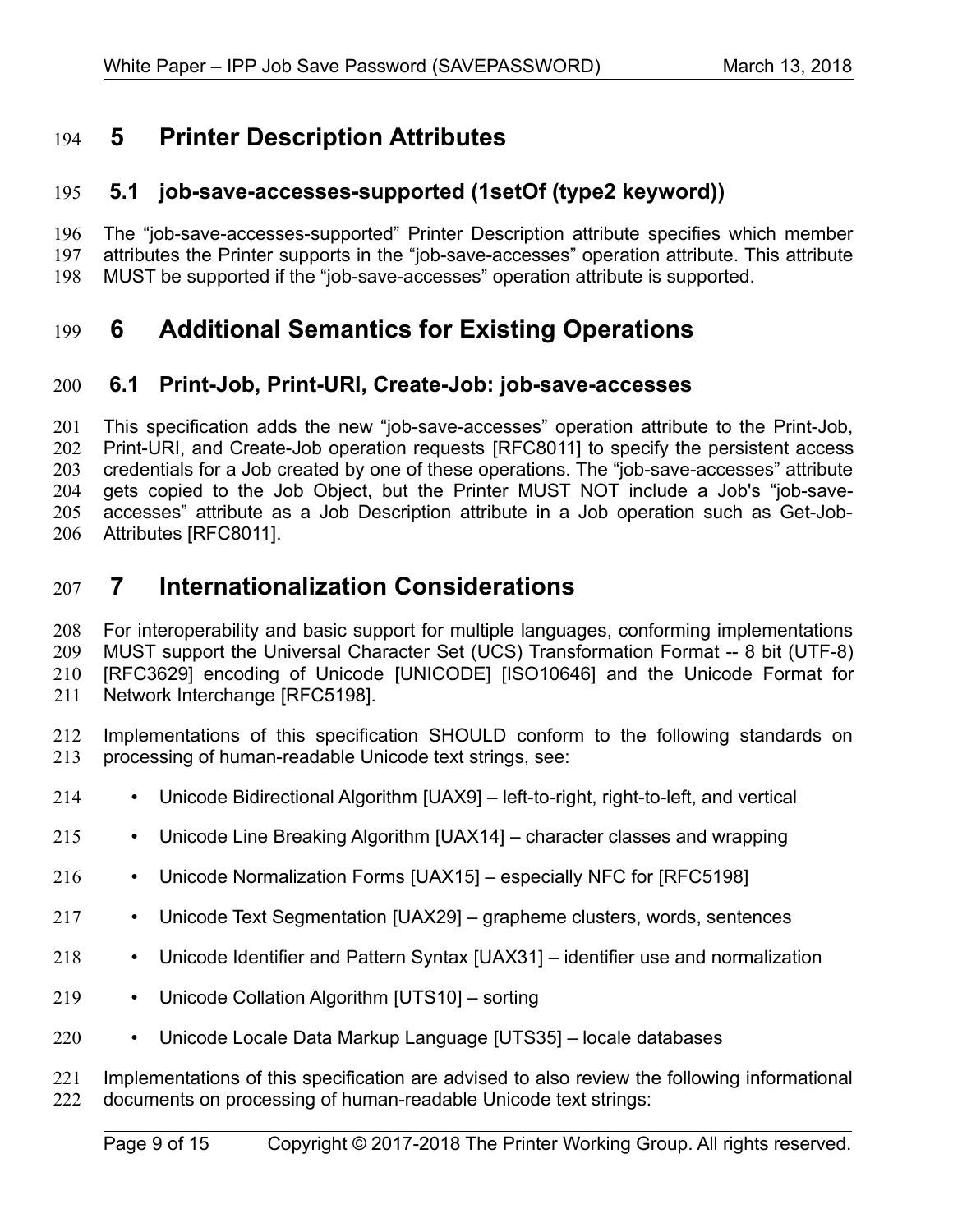- Unicode Character Encoding Model [\[UTR17\]](#page-12-12)  multi-layer character model 223
- Unicode in XML and other Markup Languages [\[UTR20\]](#page-12-11)  XML usage 224
- Unicode Character Property Model [\[UTR23\]](#page-12-10)  character properties 225
- Unicode Conformance Model [\[UTR33\]](#page-12-9)  Unicode conformance basis 226

## <span id="page-9-3"></span> **8 Security Considerations** 227

The IPP extensions defined in this document require the same security considerations as defined in the IPP/1.1: Model and Semantics [\[RFC8011\],](#page-11-5) IPP: Job and Printer Extensions – Set 2 (JPS2), and IPP Job Password Repertoire. 228 229 230

In addition to those requirements, the Printer MUST protect the values of "job-saveaccesses" at rest. Also, the Printer MUST reject any IPP operation sent over a nonencrypted connection that includes the "job-save-accesses" attribute. 231 232 233

#### <span id="page-9-2"></span> **8.1 Human-readable Strings**  234

Implementations of this specification SHOULD conform to the following standard on processing of human-readable Unicode text strings, see: 235 236

• Unicode Security Mechanisms [\[UTS39\]](#page-12-8) – detecting and avoiding security attacks 237

Implementations of this specification are advised to also review the following informational document on processing of human-readable Unicode text strings: 238 239

• Unicode Security FAQ [\[UNISECFAQ\]](#page-12-7) – common Unicode security issues 240

## <span id="page-9-1"></span> **9 IANA Considerations** 241

#### <span id="page-9-0"></span> **9.1 Attribute Registrations** 242

The attributes defined in this document will be published by IANA according to the procedures in IPP Model and Semantics [\[RFC8011\]](#page-11-5) section 6.2 in the following file: 243 244

- <http://www.iana.org/assignments/ipp-registrations> 245
- The registry entries will contain the following information: 246

| 247               | Operation attributes:                                                                                          | Reference                        |
|-------------------|----------------------------------------------------------------------------------------------------------------|----------------------------------|
| 248<br>249<br>250 | ________________<br>job-save-accesses (collection   no-value)<br>access-oauth-token (1setOf octetString (MAX)) | [SAVEPASSWORD]<br>[SAVEPASSWORD] |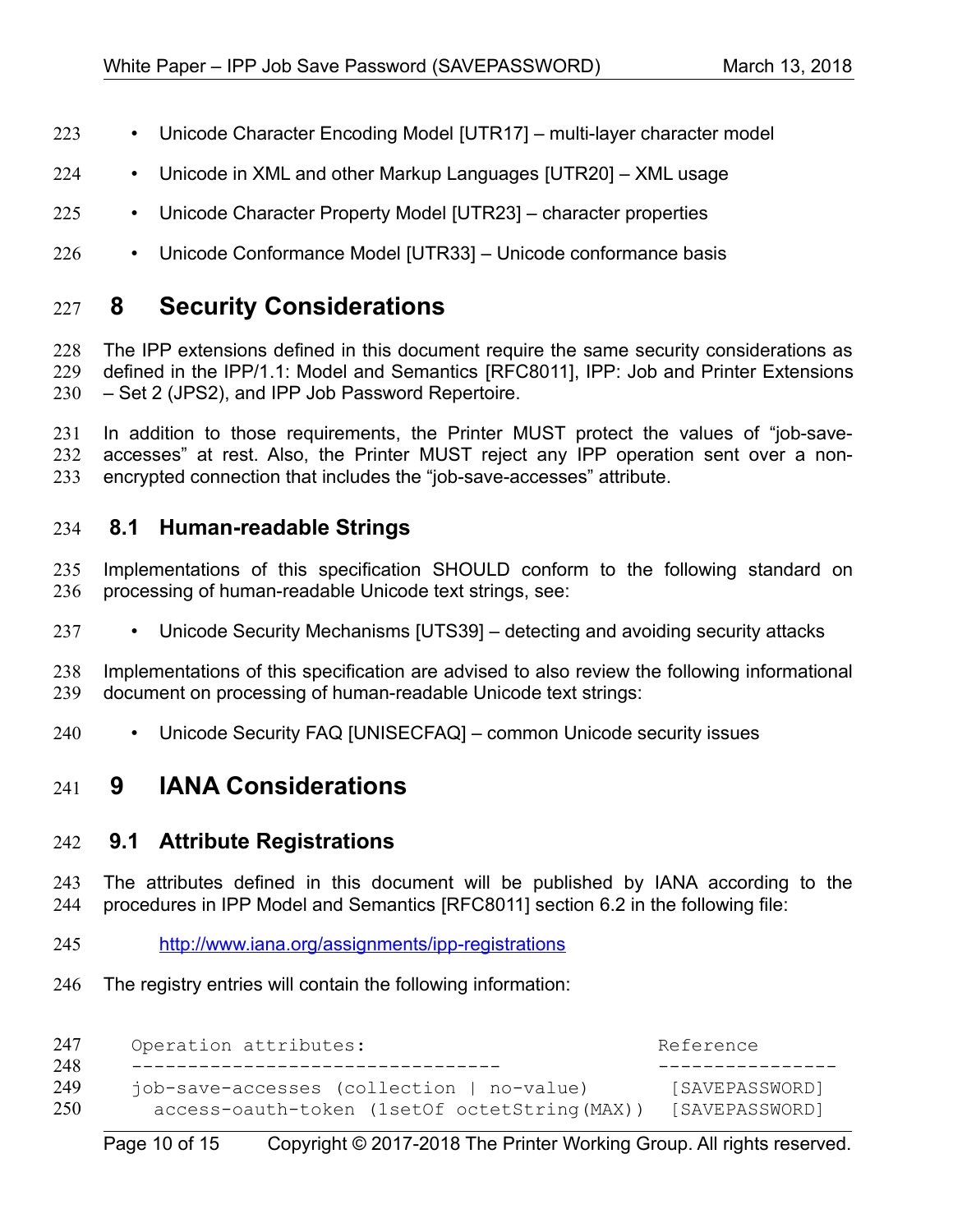| 251<br>252<br>253<br>254 | access-oauth-uri (uri)<br>access-password (text (MAX))<br>access-pin (text (MAX))<br>access-user-name (text (MAX)) | [SAVEPASSWORD]<br>[SAVEPASSWORD]<br>[SAVEPASSWORD]<br>[SAVEPASSWORD] |
|--------------------------|--------------------------------------------------------------------------------------------------------------------|----------------------------------------------------------------------|
| 255<br>256<br>257<br>258 | access-x509-certificate (1setOf octetString (MAX))<br>Printer Description attributes:                              | [SAVEPASSWORD]<br>Reference                                          |
| 259<br>260<br>261<br>262 | job-save-accesses-configured (1setOf (type2 keyword))<br>job-save-accesses-supported (1setOf (type2 keyword))      | [SAVEPASSWORD]<br>[SAVEPASSWORD]                                     |

# <span id="page-10-1"></span> **10 References** 263

## <span id="page-10-0"></span> **10.1 Normative References** 264

<span id="page-10-3"></span><span id="page-10-2"></span>

| 265<br>266<br>267        |              | [IPPREPERTOIRE] S. Kennedy, "IPP Job Password Repertoire", January 2016,<br>https://ftp.pwg.org/pub/pwg/ipp/whitepaper/wp-job-password-<br>repertoire-20160101.pdf                                            |
|--------------------------|--------------|---------------------------------------------------------------------------------------------------------------------------------------------------------------------------------------------------------------|
| 268<br>269               | [ISO10646]   | "Information technology -- Universal Coded Character Set (UCS)",<br>ISO/IEC 10646:2011                                                                                                                        |
| 270<br>271<br>272<br>273 | [PWG5100.5]  | D. Carney, T. Hastings, P. Zehler. "Internet Printing Protocol (IPP):<br>Document Object", PWG 5100.5-2003, October 2003,<br>http://ftp.pwg.org/pub/pwg/candidates/cs-ippdocobject10-20031031-<br>5100.5.pdf  |
| 274<br>275<br>276<br>277 | [PWG5100.11] | T. Hastings, D. Fullman, "IPP: Job and Printer Extensions – Set 2<br>(JPS2)", PWG 5100.11-2010, October 2010,<br>https://ftp.pwg.org/pub/pwg/candidates/cs-ippjobprinterext10-<br>20101030-5100.11.pdf        |
| 278<br>279<br>280        | [PWG5100.12] | R. Bergman, H. Lewis, I. McDonald, M. Sweet, "IPP Version 2.0, 2.1,<br>and 2.2", PWG 5100.12-2015, October 2015,<br>http://ftp.pwg.org/pub/pwg/standards/std-ipp20-20151030-5100.12.pdf                       |
| 281<br>282<br>283<br>284 | [PWG5100.13] | M. Sweet, I. McDonald, P. Zehler, "IPP: Job and Printer Extensions -<br>Set 3 (JPS3)", PWG 5100.13-2012, July 2012,<br>http://ftp.pwg.org/pub/pwg/candidates/cs-ippjobprinterext3v10-<br>20120727-5100.13.pdf |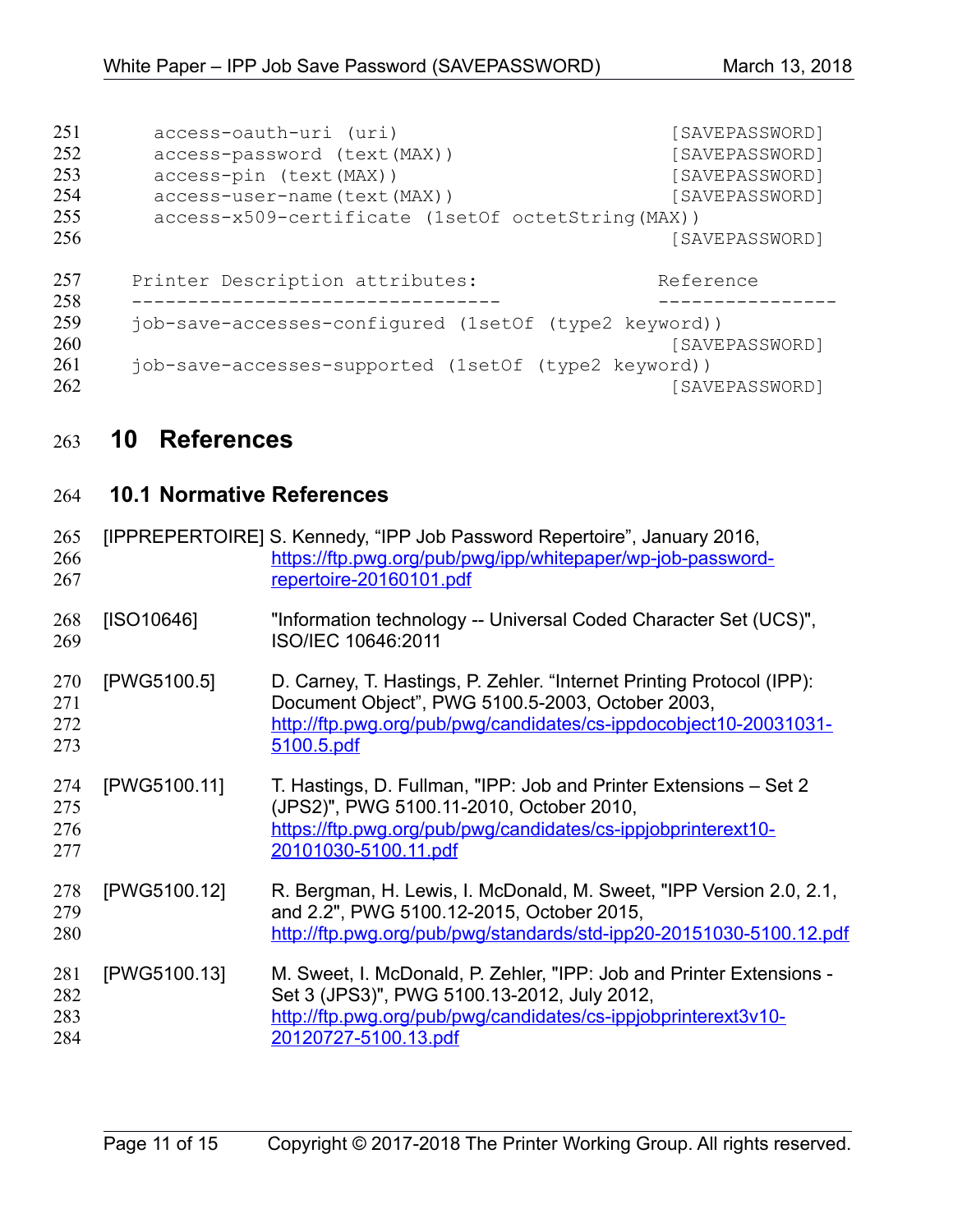<span id="page-11-5"></span><span id="page-11-4"></span><span id="page-11-3"></span><span id="page-11-2"></span><span id="page-11-1"></span><span id="page-11-0"></span>

| 285<br>286<br>287 | [PWG5100.19] | S. Kennedy, "IPP Implementor's Guide v2.0", PWG 5100.19-2015,<br>August 2015, http://ftp.pwg.org/pub/pwg/candidates/cs-ippig20-<br>20150821-5100.19.pdf                           |
|-------------------|--------------|-----------------------------------------------------------------------------------------------------------------------------------------------------------------------------------|
| 288<br>289        | [RFC2817]    | R. Khare, S. Lawrence, "Upgrading to TLS Within HTTP/1.1", RFC<br>2817, May 2000, https://www.ietf.org/rfc/rfc2817.txt                                                            |
| 290<br>291        | [RFC3510]    | R. Herriot, I. McDonald, "Internet Printing Protocol/1.1: IPP URL<br>Scheme", RFC 3510, April 2003, https://tools.ietf.org/html/rfc3510                                           |
| 292<br>293        | [RFC3629]    | F. Yergeau, "UTF-8, a transformation format of ISO 10646", RFC<br>3629, November 2003, https://www.ietf.org/rfc/rfc3629.txt                                                       |
| 294<br>295        | [RFC5198]    | J. Klensin, M. Padlipsky, "Unicode Format for Network Interchange",<br>RFC 5198, March 2008, https://www.ietf.org/rfc/rfc5198.txt                                                 |
| 296<br>297<br>298 | [RFC7616]    | R. Shekh-Yusef, Ed., D. Ahrens, S. Bremer, "HTTP Digest Access"<br>Authentication", RFC 7616, September 2015,<br>https://www.ietf.org/rfc/rfc7616.txt                             |
| 299<br>300        | [RFC7617]    | J. Reschke, "The 'Basic' HTTP Authentication Scheme", RFC 7617,<br>September 2015, https://www.ietf.org/rfc/rfc7617.txt                                                           |
| 301<br>302<br>303 | [RFC7230]    | R. Fielding, J. Reschke, "Hypertext Transfer Protocol (HTTP/1.1):<br>Message Syntax and Routing", RFC 7230, June 2014,<br>http://www.ietf.org/rfc/rfc7230.txt                     |
| 304<br>305<br>306 | [RFC7472]    | I. McDonald, M. Sweet, "Internet Printing Protocol (IPP) over HTTPS<br>Transport Binding and the 'ipps' URI Scheme", RFC 7472, March<br>2015, https://tools.ietf.org/html/rfc7472 |
| 307<br>308<br>309 | [RFC8010]    | M. Sweet, I. McDonald, "Internet Printing Protocol/1.1: Encoding and<br>Transport", RFC 8010, January 2017,<br>https://www.ietf.org/rfc/rfc8010.txt                               |
| 310<br>311<br>312 | [RFC8011]    | M. Sweet, I. McDonald, "Internet Printing Protocol/1.1: Model and<br>Semantics", RFC 8011, January 2017,<br>https://www.ietf.org/rfc/rfc8011.txt                                  |
| 313<br>314        | [UAX9]       | Unicode Consortium, "Unicode Bidirectional Algorithm", UAX#9, May<br>2016, http://www.unicode.org/reports/tr9                                                                     |
| 315<br>316        | [UAX14]      | Unicode Consortium, "Unicode Line Breaking Algorithm", UAX#14,<br>June 2016, http://www.unicode.org/reports/tr14                                                                  |
| 317<br>318        | [UAX15]      | Unicode Consortium, "Normalization Forms", UAX#15, February 2016,<br>http://www.unicode.org/reports/tr15                                                                          |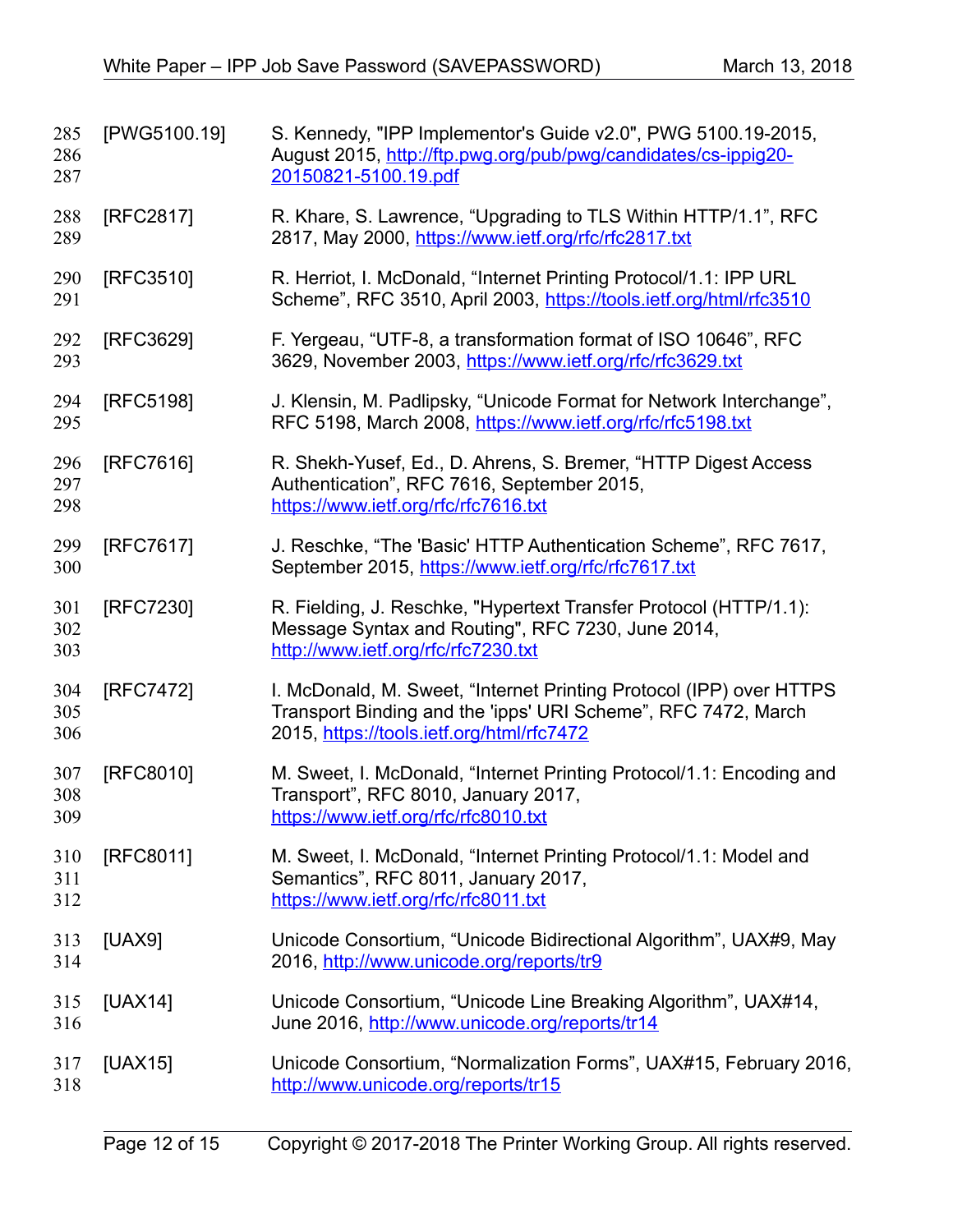<span id="page-12-8"></span><span id="page-12-6"></span><span id="page-12-5"></span><span id="page-12-4"></span><span id="page-12-3"></span><span id="page-12-2"></span><span id="page-12-1"></span>

| 319<br>320 | [UAX29]                            | Unicode Consortium, "Unicode Text Segmentation", UAX#29, June<br>2016, http://www.unicode.org/reports/tr29                   |
|------------|------------------------------------|------------------------------------------------------------------------------------------------------------------------------|
| 321<br>322 | [UAX31]                            | Unicode Consortium, "Unicode Identifier and Pattern Syntax",<br>UAX#31, May 2016, http://www.unicode.org/reports/tr31        |
| 323<br>324 | [UNICODE]                          | The Unicode Consortium, "Unicode® 10.0.0", June 2017,<br>http://unicode.org/versions/Unicode10.0.0/                          |
| 325<br>326 | [UTS10]                            | Unicode Consortium, "Unicode Collation Algorithm", UTS#10, May<br>2016, http://www.unicode.org/reports/tr10                  |
| 327<br>328 | [UTS35]                            | Unicode Consortium, "Unicode Locale Data Markup Language",<br>UTS#35, October 2016, http://www.unicode.org/reports/tr35      |
| 329<br>330 | <b>[UTS39]</b>                     | Unicode Consortium, "Unicode Security Mechanisms", UTS#39, June<br>2016, http://www.unicode.org/reports/tr39                 |
| 331        | <b>10.2 Informative References</b> |                                                                                                                              |
|            |                                    |                                                                                                                              |
| 332<br>333 | [IANA-IPP]                         | IANA Internet Printing Protocol (IPP) Registrations,<br>http://www.iana.org/assignments/ipp-registrations                    |
| 334<br>335 | [UNISECFAQ]                        | Unicode Consortium "Unicode Security FAQ", November2016,<br>http://www.unicode.org/faq/security.html                         |
| 336<br>337 | [UTR17]                            | Unicode Consortium "Unicode Character Encoding Model", UTR#17,<br>November 2008, http://www.unicode.org/reports/tr17         |
| 338<br>339 | [UTR20]                            | Unicode Consortium "Unicode in XML and other Markup Languages",<br>UTR#20, January 2013, http://www.unicode.org/reports/tr20 |
| 340<br>341 | [UTR23]                            | Unicode Consortium "Unicode Character Property Model", UTR#23,<br>May 2015, http://www.unicode.org/reports/tr23              |
| 342<br>343 | [UTR33]                            | Unicode Consortium "Unicode Conformance Model", UTR#33,<br>November 2008, http://www.unicode.org/reports/tr33                |

- <span id="page-12-12"></span><span id="page-12-11"></span><span id="page-12-10"></span><span id="page-12-9"></span><span id="page-12-7"></span><span id="page-12-0"></span>Primary authors : 345
- Smith Kennedy 346
- HP Inc. 347
- 11311 Chinden Blvd. 348
- Boise, Idaho, 83714 349
- smith.kennedy@hp.com 350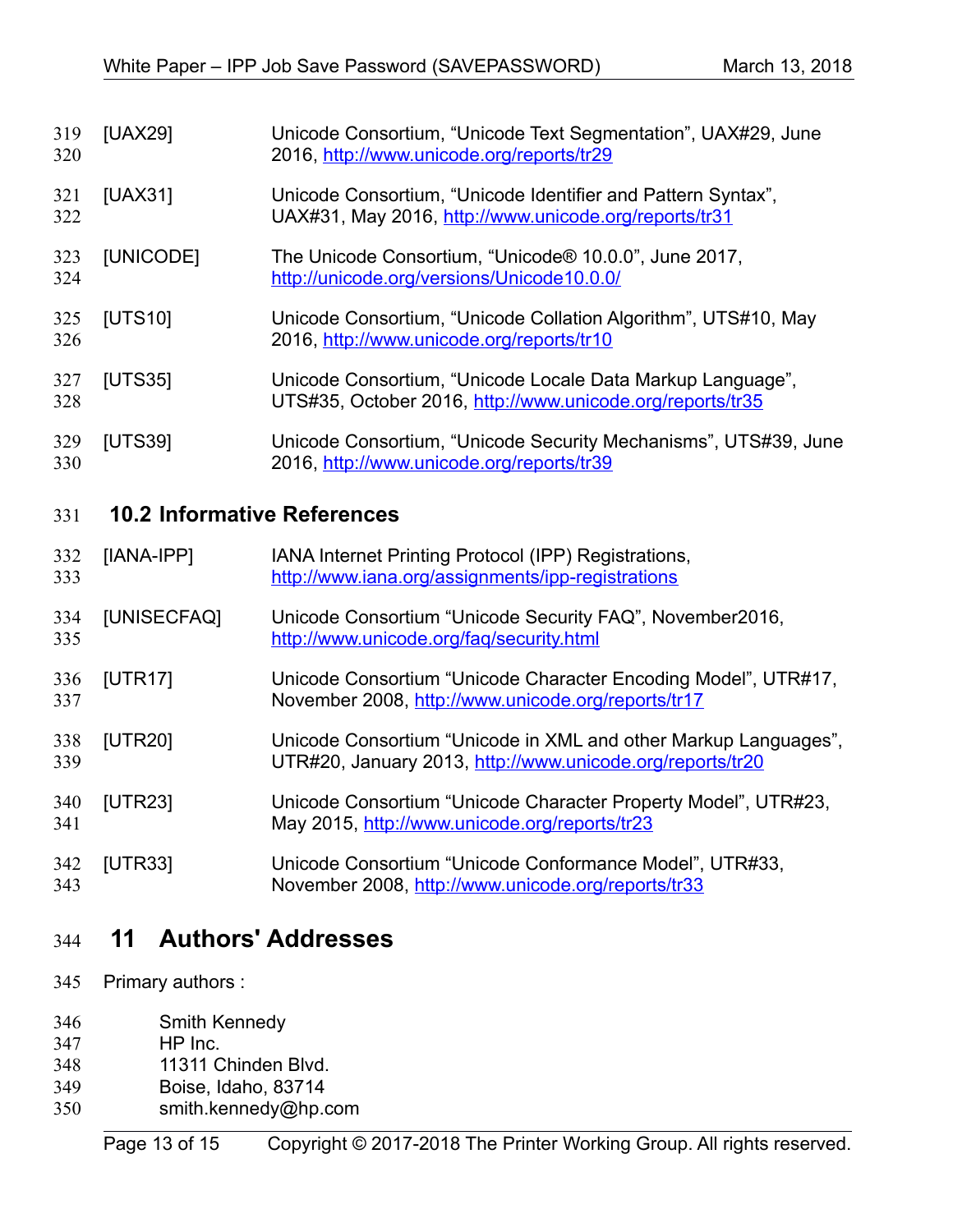The authors would also like to thank the following individuals for their contributions to this standard: 351 352

- Ira McDonald High North Inc. 353
- Mike Sweet Apple Inc. 354